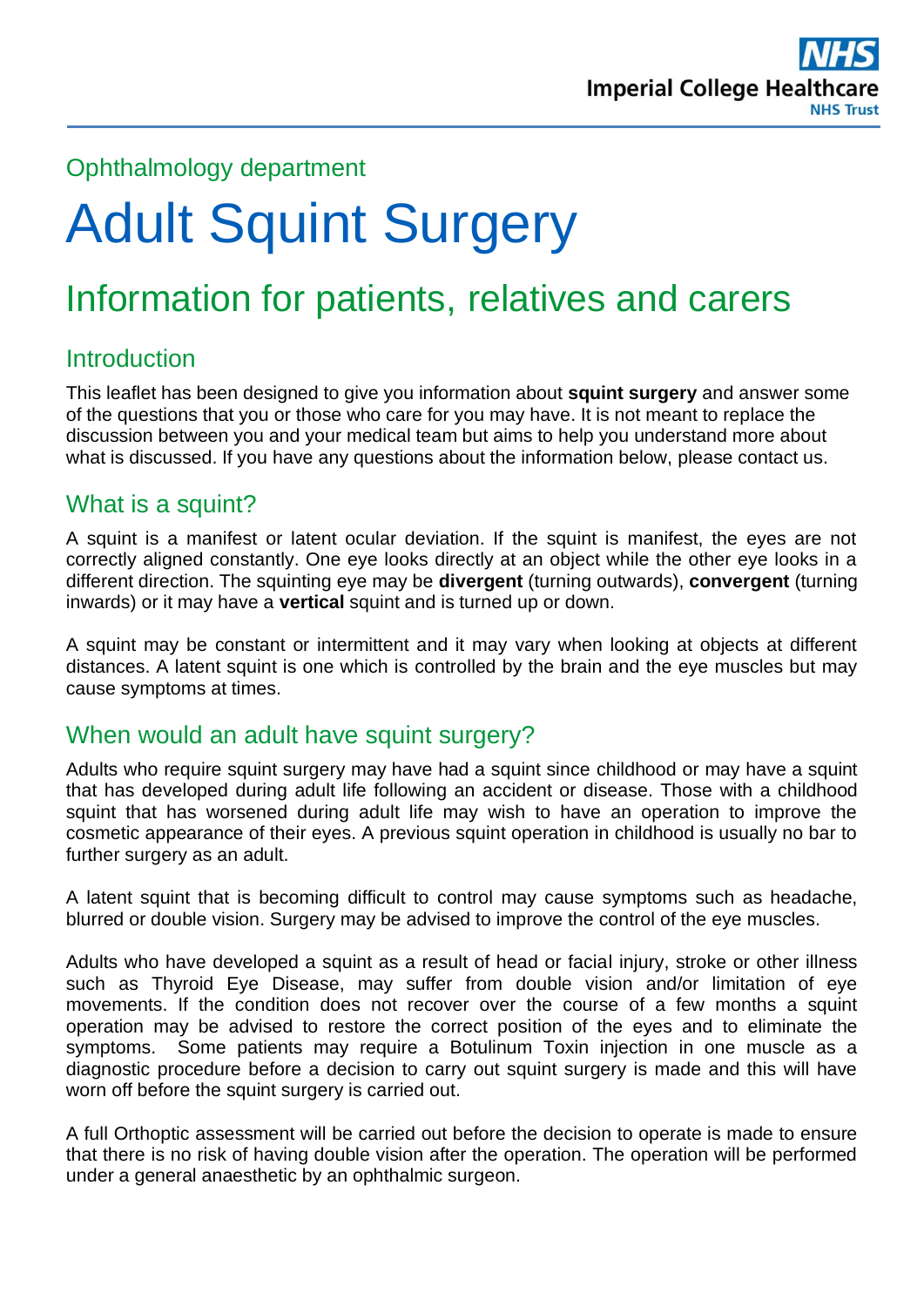#### Pre-assessment clinic

You will be asked to attend this clinic one or two weeks before the operation. At this appointment you will have an assessment by an ophthalmic nurse who will ask you about your general health. Please bring any medication that you are taking with you. You will also have an up-to-date Orthoptic assessment.

#### What happens during a squint operation?

The operation involves re-positioning one or two ocular muscles on one eye making one muscle stronger and one muscle weaker in order to move the squinting eye into the correct position. In a few cases muscles on both eyes may need to be operated on. The operated muscles are reattached to the eyeball with very fine suture material which will later dissolve and does not have to be removed.

Some squint operations on adults requires a small adjustment to the sutures after you have recovered from the anaesthetic, on the day of the operation. This is done after some anaesthetic drops have been put in your eye the position of your eyes is checked and the surgeon can adjust the position of the eyes by altering the tightness of the stitch. This is a small bit of 'fine tuning' to get an improved eye position, once you are awake after the operation as the eyes can be in a different position when you are anaesthetised.

The white of the eye will look red and may feel sore for a few days, antibiotic and antiinflammatory drops will be prescribed by the surgeon for you to take home.

Some double vision after the operation is quite normal but if you are worried, please contact the orthoptist for an appointment by emailing [ICHC-tr.Orthoptics@nhs.net](mailto:ICHC-tr.Orthoptics@nhs.net)

You should continue to wear the same glasses as before the squint operation, however, if you have had a prism on the glasses to correct double vision this should be removed.

#### Advice following squint surgery

- **Do not touch or rub the operated eye**
- **Keep soap and water away from the eye**
- **Use boiled water and tissues to clean the eye as instructed by the nurse**
- **Avoid smoky, gritty or dusty atmospheres**
- **Do not swim for 10 days**

#### Important information

If you have any pain, increased redness or loss of vision you should attend the eye casualty department at the Western Eye Hospital, this is open 24 hours a day. Please ring before you come to the hospital.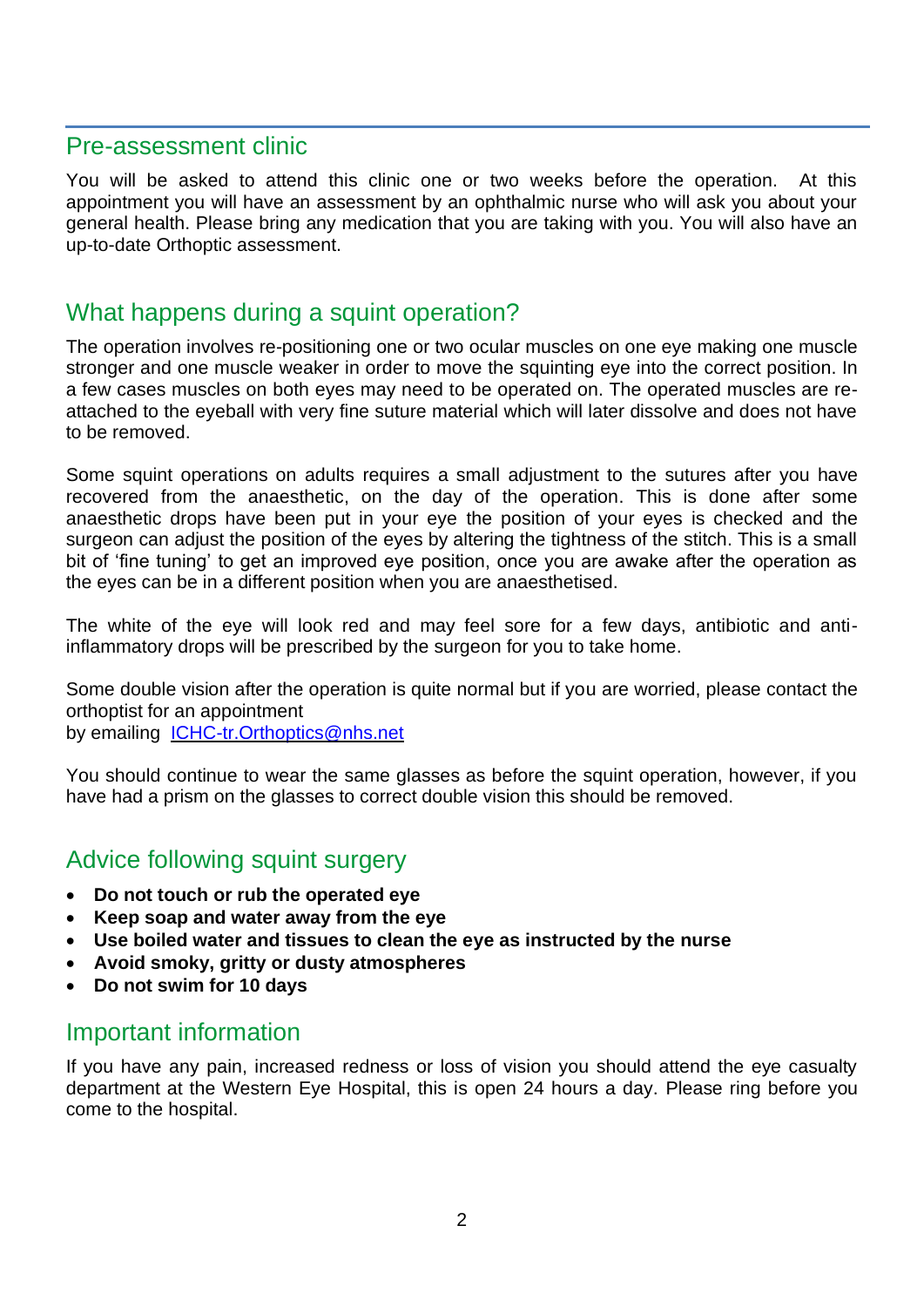#### Who can I contact for more information?

If you have questions before your appointment, please contact the pre-assessment nurse on **020 3312 3230**/**3240** at Western Eye Hospital or **020 3311 0137** at Charing Cross Hospital between 09.00 and 17.00, Monday to Friday.

**If your eye becomes red or painful, or your vision gets worse, please contact: Western Eye Hospital emergency department**: 020 3312 3245

**Western Eye Hospital eye clinic**: 020 3312 3236

**Alex Cross ward at the Western Eye Hospital:** 020 3312 3227

**Charing Cross Hospital eye clinic**: 020 3311 0137 or 020 3311 1126

**Mrs Ferguson** [veronica.ferguson1@nhs.net](mailto:veronica.ferguson1@nhs.net)

**Orthoptist appointment [ICHC-tr.Orthoptics@nhs.net](mailto:ICHC-tr.Orthoptics@nhs.net)**

**Charing Cross Hospital –Riverside Daycare unit:** 020 3311 1460

If you have not received a post-surgery appointment, please contact **020 3312 3275 option 2**

#### How do I make a comment about my visit?

We aim to provide the best possible service and staff will be happy to answer any of the questions you may have. If you have any **suggestions** or **comments** about your visit, please either speak to a member of staff or contact the patient advice and liaison service (**PALS**) on **020 3313 0088** (Charing Cross, Hammersmith and Queen Charlotte's & Chelsea hospitals), or **020 3312 7777** (St Mary's and Western Eye hospitals). You can also email PALS at [imperial.pals@nhs.net](mailto:imperial.pals@nhs.net) The PALS team will listen to your concerns, suggestions or queries and is often able to help solve problems on your behalf.

Alternatively, you may wish to complain by contacting our complaints department:

Complaints department, fourth floor, Salton House, St Mary's Hospital, Praed Street London W2 1NY

Email: [ICHC-tr.Complaints@nhs.net](mailto:ICHC-tr.Complaints@nhs.net) Telephone: **020 3312 1337 / 1349**